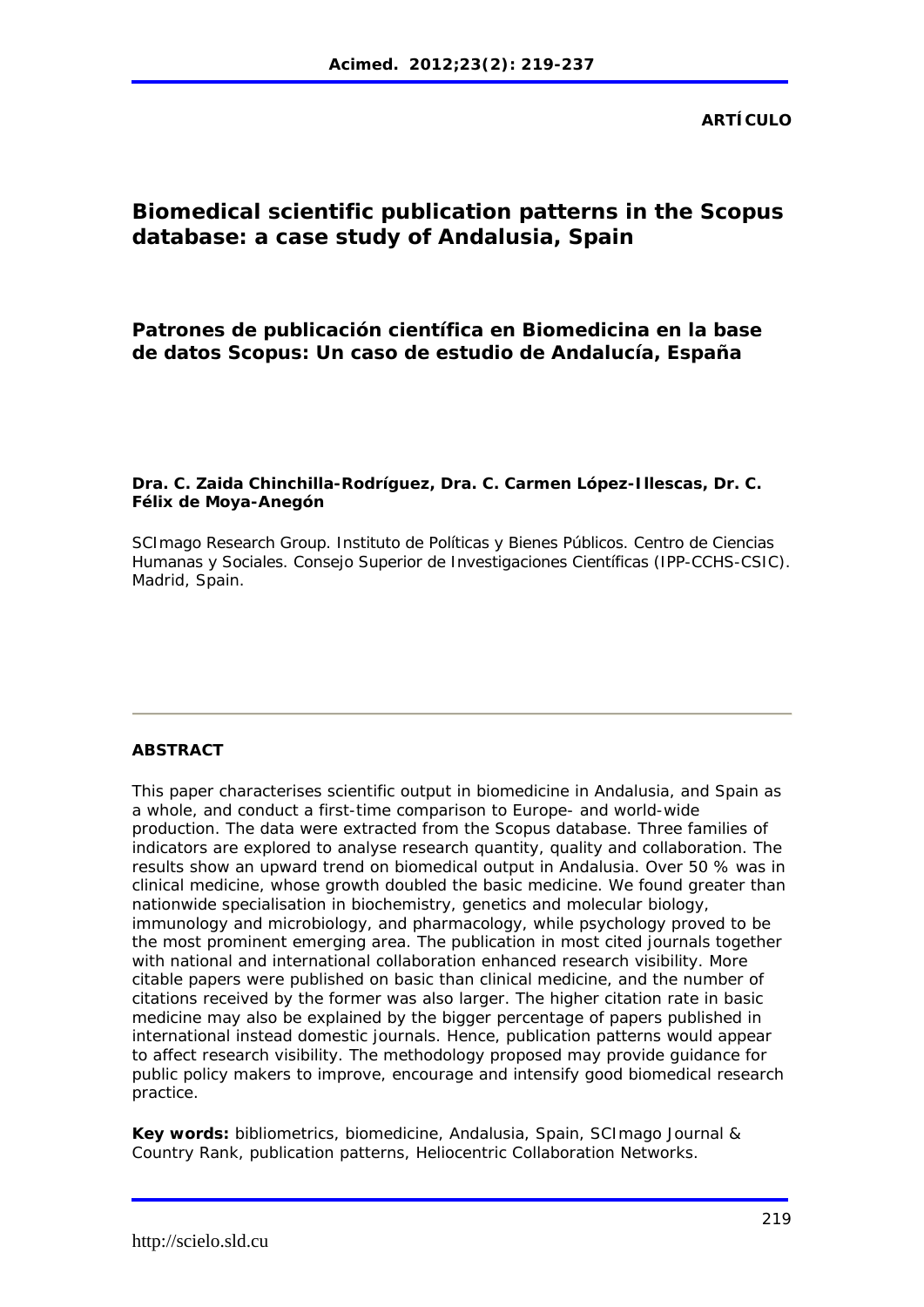### **RESUMEN**

Este trabajo presenta una caracterización bibliométrica de la producción científica biomédica en Andalucía y España durante la década 1996-2007, comparándola por primera vez a nivel europeo y mundial. El análisis se ha realizado con los datos procedentes del índice multidisciplinar de citas Scopus, que duplica en volumen a los índices Thomson Reuters. Se exploran tres bloques de indicadores bibliométricos para el análisis de la dimensión cuantitativa, cualitativa y colaborativa. Los resultados han revelado una tasa de crecimiento de la investigación en Andalucía del 124 % frente al 97 % nacional, principalmente en el campo de la Medicina Básica más que en la Clínica. También se ha detectado una mayor especialización temática con respecto a España en Bioquímica, Genética y Biología Molecular, en Inmunología y Microbiología y finalmente en Farmacología, mientras que Psicología destaca como el área más claramente emergente. La publicación de una mayor cantidad de documentos citables, la publicación en revistas nacionales y la colaboración internacional influyen en la visibilidad de la investigación. Por tanto, los patrones de publicación parecen estar influyendo en su visibilidad. La metodología propuesta proporciona una batería de indicadores y representaciones gráficas que permiten hacer un seguimiento de estos patrones para detectar buenas prácticas de publicación con el fin de incrementar la visibilidad de la investigación producida por cualquier agregado científico y ayudar a los gestores científicos en la toma de decisiones.

**Palabras clave:** bibliometría, biomedicina, Andalucía, España, SCImago Journal *&* Country Rank, patrones de publicación, Colaboración Heliocéntrica Networks.

## **INTRODUCTION**

No twenty-first century government would question the importance of research for national progress. This truism has placed research management at the top of policy makers' political agendas in developed countries. The acknowledgement that scientific and technological capacity is instrumental to regional development lies at the root of studies such as the one discussed in this paper. The role and growing interest of regional governments in scientific policy stems partly from the general acceptance of an emerging rule whereby scientific supervision is a responsibility that should be assumed by regional authorities.<sup>1</sup> Moreover, professional management of research projects has been imposed by the European Commission as an imperative for EU funding. Scientific and technological policy management, however, is contingent upon the ability of governments and scientific institutions to assess research performance. Quantitative studies on science and technology are proving to be highly useful in this regard. Bibliometric assessment based on publications and their impact is a subfield of quantitative studies on science and technology focusing on the development of indicators to evaluate research performance.<sup>2</sup> As other studies pointed out not only the characterization of a scientific domain is important for the evaluation of research performance but also, some of the many variables besides scientific quality that depends of factors related with the publication patterns.<sup>3</sup>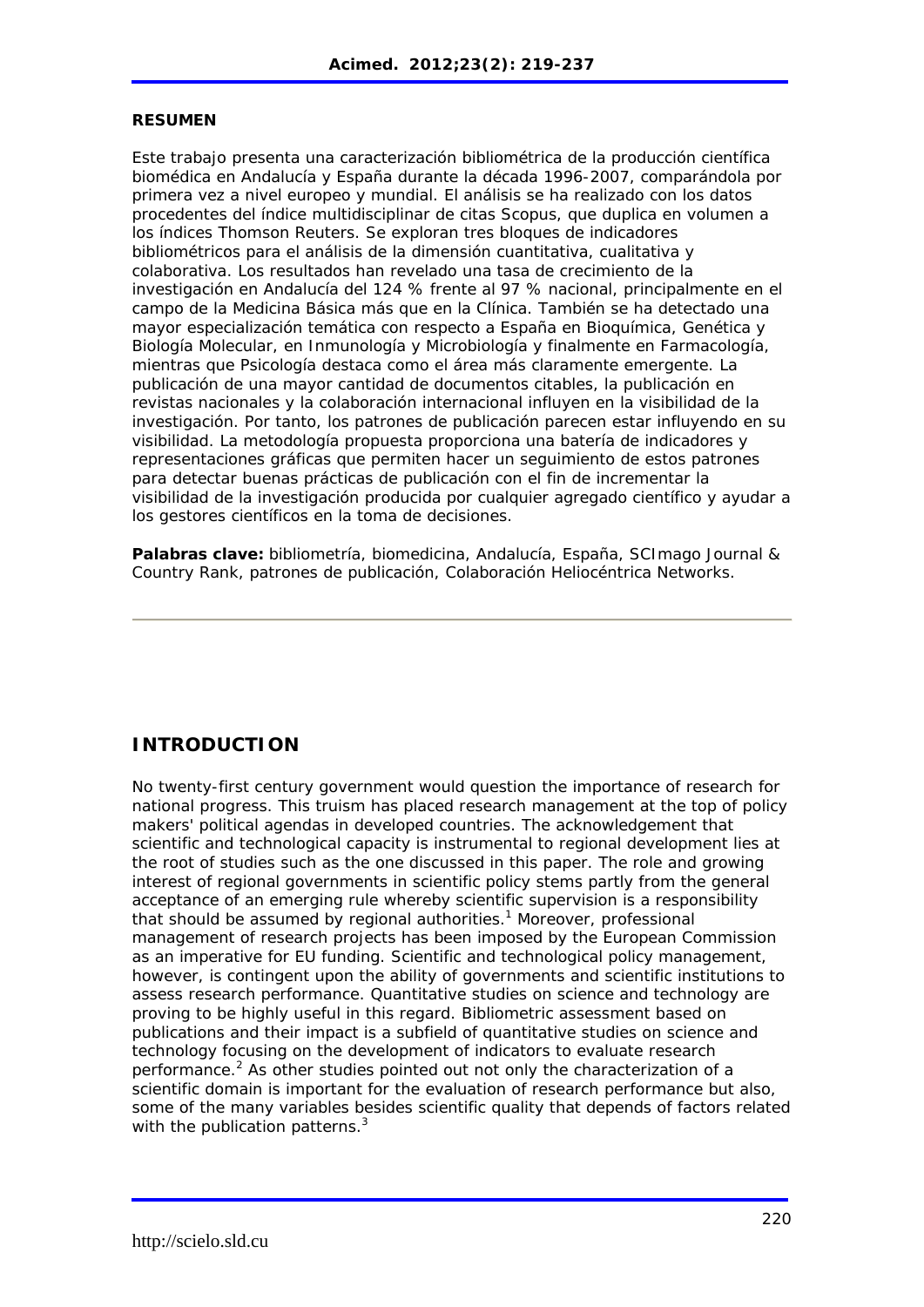Over the last 50 years these bibliometric indicators have been derived nearly exclusively from the citations published by Thomson Reuters, formerly Institute for Scientific Information (ISI), in particular the Web of Science (WoS). In autumn 2004, however, Elsevier, scientific publishers, launched Scopus, a new multidisciplinary citation database. In the interim, a fair number of studies have appeared to compare the two databases, most of which concur in highlighting the obvious advantage of Scopus in terms of coverage.4,5 This tool nearly doubled the volume of sources included in the WoS, making it an effective alternative to the Thomson citation index.

This is the first study of Andalusian scientific output using the Scopus database, one of the most comprehensive source of bibliographic data, and hence the first time that account has been taken of much of the research conducted in Andalusia and not reflected in the Thomson Reuters database.<sup>6-10</sup> A substantial portion of Andalusian, as well as national production is still excluded, however, because it is absent from both databases. This situation supports the premise that bibliometric analytical findings depend on the methodologies and tools used and must be interpreted bearing in mind both the conditioning factors and the policy and structural context involved.

When assessing the suitability of a given database for the bibliometric analysis of a scientific area, the primary question is the coverage of that area in the databases considered. The quality and reliability of the information gathered, in particular with regard to citation and author affiliations, must be not only correct, but thorough and well structured. Comparative studies of databases have shown that Scopus also meets these requirements.<sup>11</sup> The additional information included in Scopus makes it possible to develop accurate citation hyperlink algorithms.<sup>12</sup> Scopus may therefore be regarded as an actual alternative source of data for generating bibliometric indicators with which to assess research performance in health science-related fields.

The primary objective of this study was to analyse the variations in Andalusian scientific output in biomedicine and draw comparisons with other geographic areas and fields of science with bibliometric techniques and tools. While not free of weaknesses or limitations,<sup>13,14</sup> bibliometric methodology is generally acknowledged to be useful for research assessment.<sup>15,16</sup>

This study forms part of a broader and highly detailed analysis of biomedicine and health science. Unlike prior studies, the present paper aimed to assess biomedicine in Andalusia over a 12-year period in the national and international context, and compare the results to region-, nation-, Europe- and world-wide performance. The two specific objectives were to analyse publication patterns, determining international specialisation by subject; and to detect the fields with greatest visibility (number of citations per paper, attractivity index), identifying collaboration patterns to ascertain the strengths and weaknesses of biomedical research on each scale studied.

This paper discusses material and methods, describes the indicators used to measure the results of Andalusian biomedical production and compares regional performance with the performance in Spain as a whole, Europe and the world. It also reviews the methodology for a brief analysis of one of the areas studied. The results on research activity refer only to papers published in internationally visible journals indexed in Scopus database. Finally, the conclusions and proposals for future studies are presented.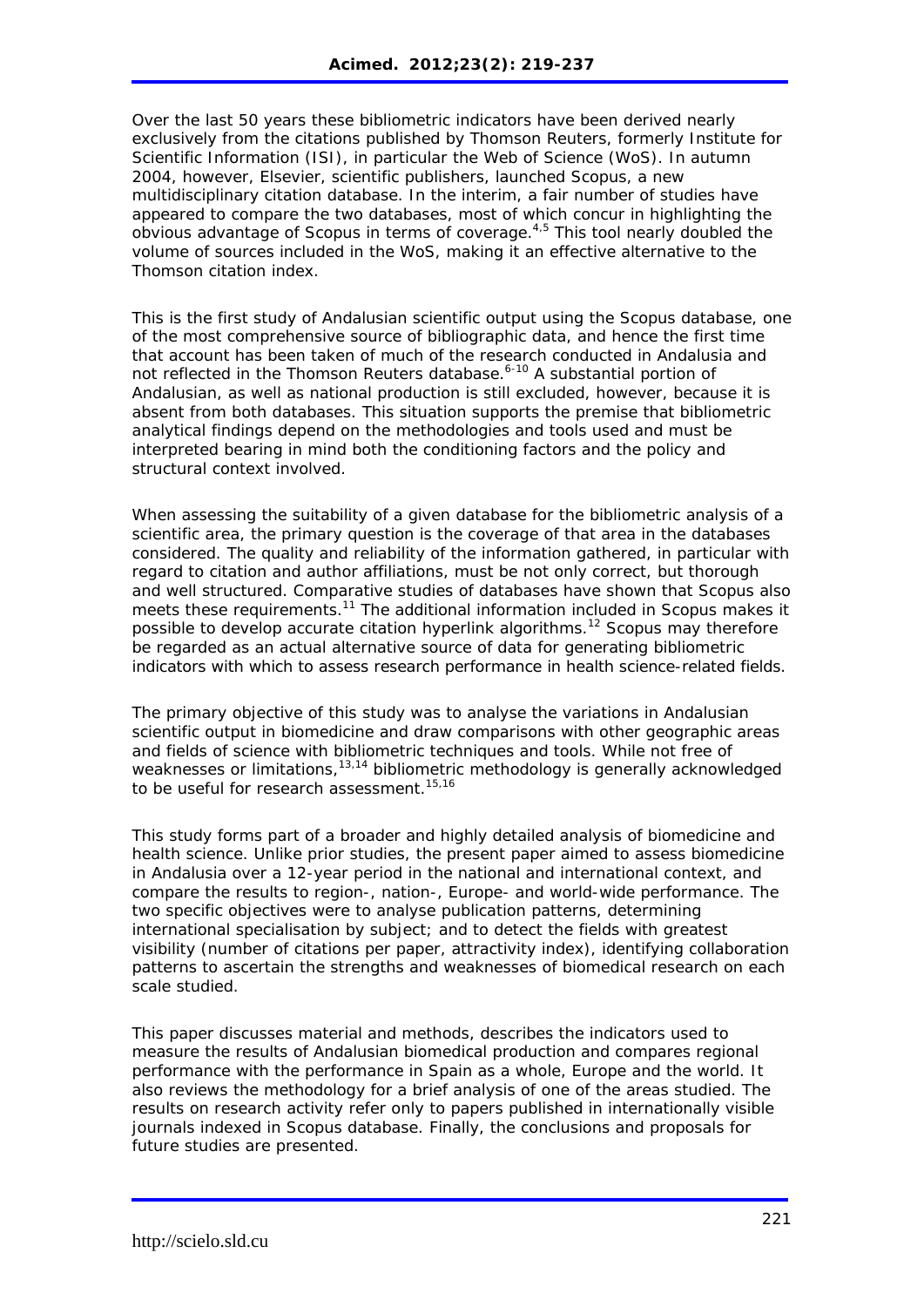### **METHODS**

The data for the analysis were obtained from the bibliometric version of the Scopus database created by Spain's researchers.<sup>17</sup> The Scopus database contains over 18 000 sources. The use of Scopus for the analysis proved to be both suitable and promising for future research<sup>18</sup> and its inclusion of Medline, which makes Scopus the leading international source of information on biomedical articles.<sup>19</sup>

Prior studies have also compared Scopus database to *Ulrich's Periodicals Directory* to determine the degree of coverage and consistency in the databases, as well as to study their representativeness, characteristics and bias. Attainment of the highest possible degree of coverage does not suffice: the greatest possible uniformity is also imperative, while discipline- and nationality-based bias must be avoided. The correlation between Scopus and the Ulrich directory is high for subject matter distribution (R2= 0.99), but somewhat lower for countries (R2= 0.95).<sup>20</sup>

Given these characteristics, the database used for calculating the indicators was open access portal SCImago Journal *&* Country Rank (SJR) [http://www.scimagojr.com ], based on Scopus data [http://www.scopus.com]. The SJR portal, a scientific information system that ranks journals and countries, is a resource for comparison on the regional, national or international scale. In addition to its use for scientific benchmarking, it provides wider coverage of data and type of document covered and hence is more representative of scientific activity, in this particular case, in Andalusia, a region in southern Spain.

The present study entailed the development of specific software to import the records and build an ad-hoc database in Microsoft Access with the information on biomedicine. Once structured, the data were classified by date, geography and subject area. The period studied was 1996 to 2007 and the areas were Andalusia, Spain, Western Europe and the world. The Scopus subject area categories were used to classify the journals by subject. Nine areas related to biomedicine were chosen and re-grouped into two main subfields: clinical and basic medicine. The results are represented by using the Microsoft Excel and Pajek, a software for network analysis.

The indicators used in the study were structured under three headings:

1. quantitative information.

Ndoc: number of documents regardless document type; % Ndoc: percentage of documents with respect to the region, nation-, or world-wide total; Ndocc: number of citable documents: articles, reviews and conference papers only; GR: growth rate; AI: activity or specialisation index, reflecting the relative activity in a given subject area in terms of the level of specialisation, understood to mean the relative effort devoted to that area.

2. visibility.

Ncit: total number of citations received in 1996-2007 Cpd: number of citations per document in each aggregate; ATTI: attractivity index, which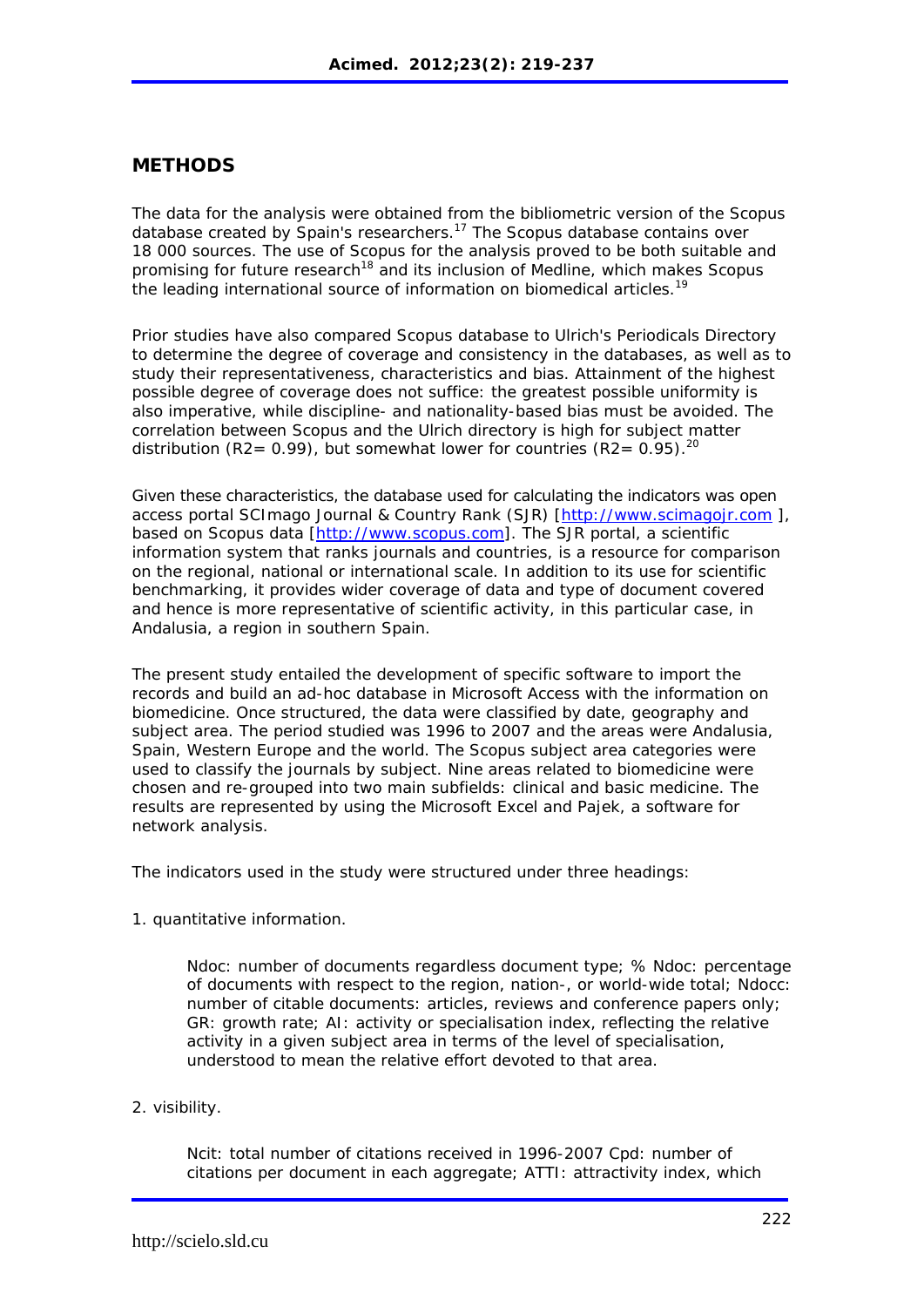characterizes the relative impact of a country's publication in a given subject field as reflected in the citations they attract. ATT value of one is an indication that the number of citations received by the unit (institution, region, discipline...) in question is in line with the nation- or world-wide mean, or whatever other reference is adopted. ATT value of over one signifies "added value" or "strength" and means that the target unit received more citations than the reference unit. A value below one denotes the opposite.<sup>21</sup>

#### 3. Collaboration.

four types of collaboration are defined: *no collaboration* means papers authored by a single institution; *domestic collaboration* means papers authored by two or more domestic institutions but with no foreign participation; *domestic and international collaboration* for papers involving two or more national institutions and at least one foreign institution; and *international collaboration* means papers with authors in more than one country but only one institutions for the analysed country. VtC is visibility (i.e., citations per paper) depending on the type of collaboration.

#### **NETWORK VISUALISATION**

For the heliocentric network, the methodology applied was an adaptation of the methodology proposed for international collaboration networks, factoring in collaboration and visibility in terms of citations.<sup>22-24</sup> The Kamada Kawai<sup>25</sup> algorithm was used to position the nodes. This method assigns coordinates to the nodes to adjust the distances between them as closely as possible to the theoretical distances<sup>26</sup> Pajek software<sup>27</sup> was used to display the network. The map was charted on the basis of the number of articles co-authored by the country studied with each other country, taking a list of neighbours as the point of departure. The countries are positioned depending on the number of articles coauthored with the target country. The graphic, which occupies the maximum space available, is characterised by a central node (country analysed) and a number of surrounding nodes (collaborating countries) with orbits whose distance from the central node depends on the intensity of their relationship with it. The size of each sphere denotes the number of papers produced in collaboration with the country in question, while the colour reflects the country's geographic region. The citations received by articles written in collaboration with each country are represented by lines. The partnering countries orbit around the central node at a greater or lesser distance and their relationship is represented by a line whose length is inversely proportional to visibility. This type of graphic has been used to quickly identify the countries with which a country publishes most (highest volume) and with which it is more visible (closer to the centre). This analysis shows the main geographic axes and to what extent and how these relationships impact visibility, depending on the type of collaboration. Moreover, three concentric circles are included on the graphic, showing the relative impact depending on the type of collaboration: no collaboration (dashed grey line), domestic collaboration (solid black line) and international collaboration (dashed black line). Countries can therefore be identified in terms of their position with respect to the perimeter (less visible), and whether or not their impact is above the mean for the type of scientific partnering involved.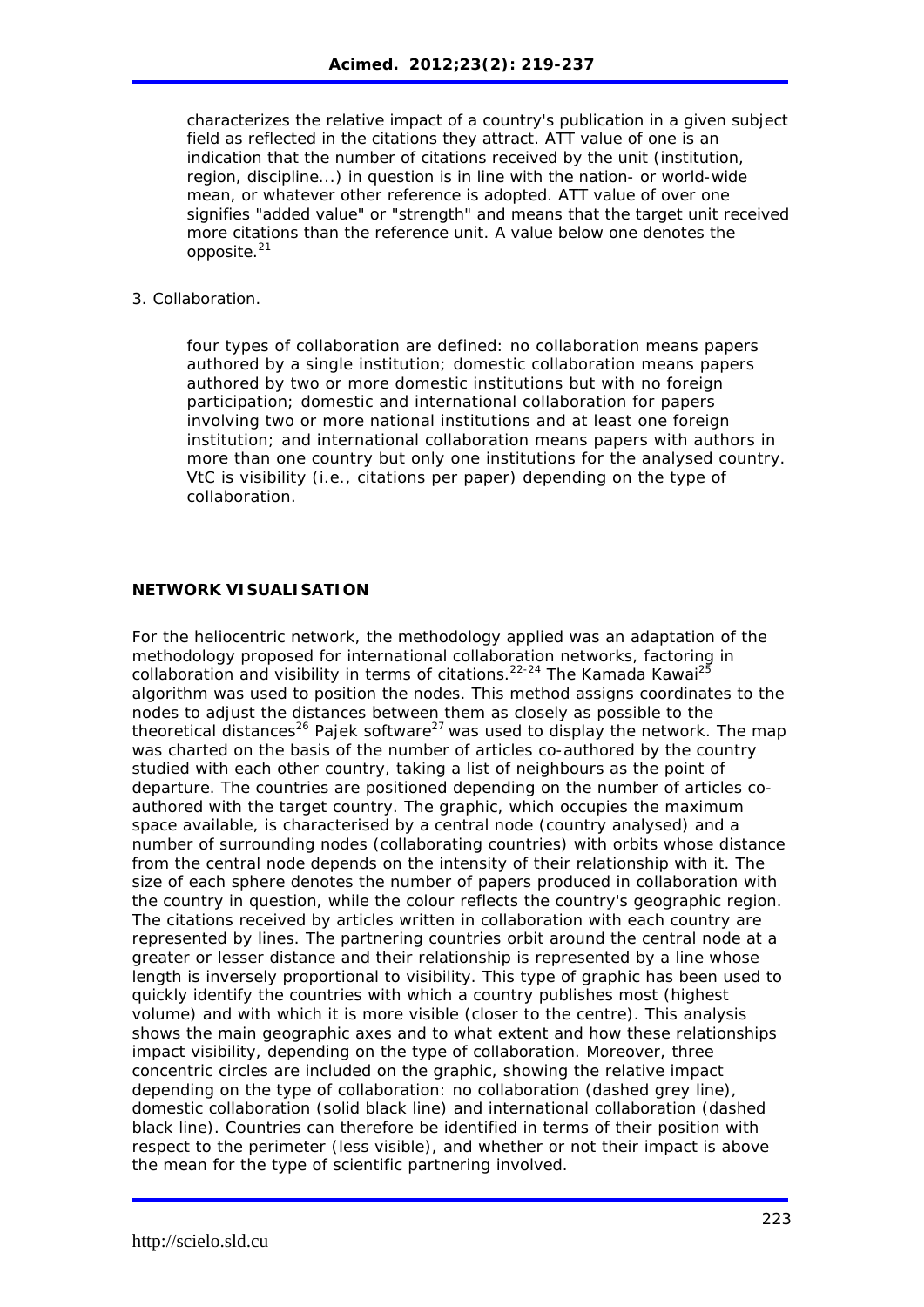### **RESULTS**

### **GENERAL DATA**

Between 1996 and 2007 the number of Andalusian papers published in internationally visible journals were more than doubled (124 %). That rise was higher than recorded for Spanish science as a whole (97 %) (fig. 1) The region's contribution to the nationwide total rose steadily, reaching 15.65 % by the end of the period studied.



Fig. 1. Variation in numbers of documents published (Ndoc) in Andalusia and Spain.

While Andalusian output grew faster than in the country overall, its biomedical output showed slightly lower growth (95.46 %). Although the number of biomedical papers per year increased, their percentage of the regional total declined slightly (fig. 2), dotted line with triangles. This decline may have been due to the consolidation of the field of biomedicine to the point that it reached a saturation threshold, along with the appearance in overall Andalusian output of emerging areas such as agri-food sciences and mathematics, which have been gaining ground in the region. The data on research visibility, in turn, showed that the number of citations per paper received by Andalusian production as a whole was higher than observed for Spain nationwide.28

The breakdown of biomedical output showed that clinical medicine grew nearly 140 % while basic medicine rose by under 60.4 %. Consequently, the most prominent characteristic observed was the increase in clinical studies and their contribution to Andalusian biomedicine as a whole. Figure 2 shows that whereas output was higher in basic medicine in the early years, the trend reversed from 1998 to 2000, although the two subfields converged in 2001-2002. From that time on, however, production was consistently higher in clinical medicine.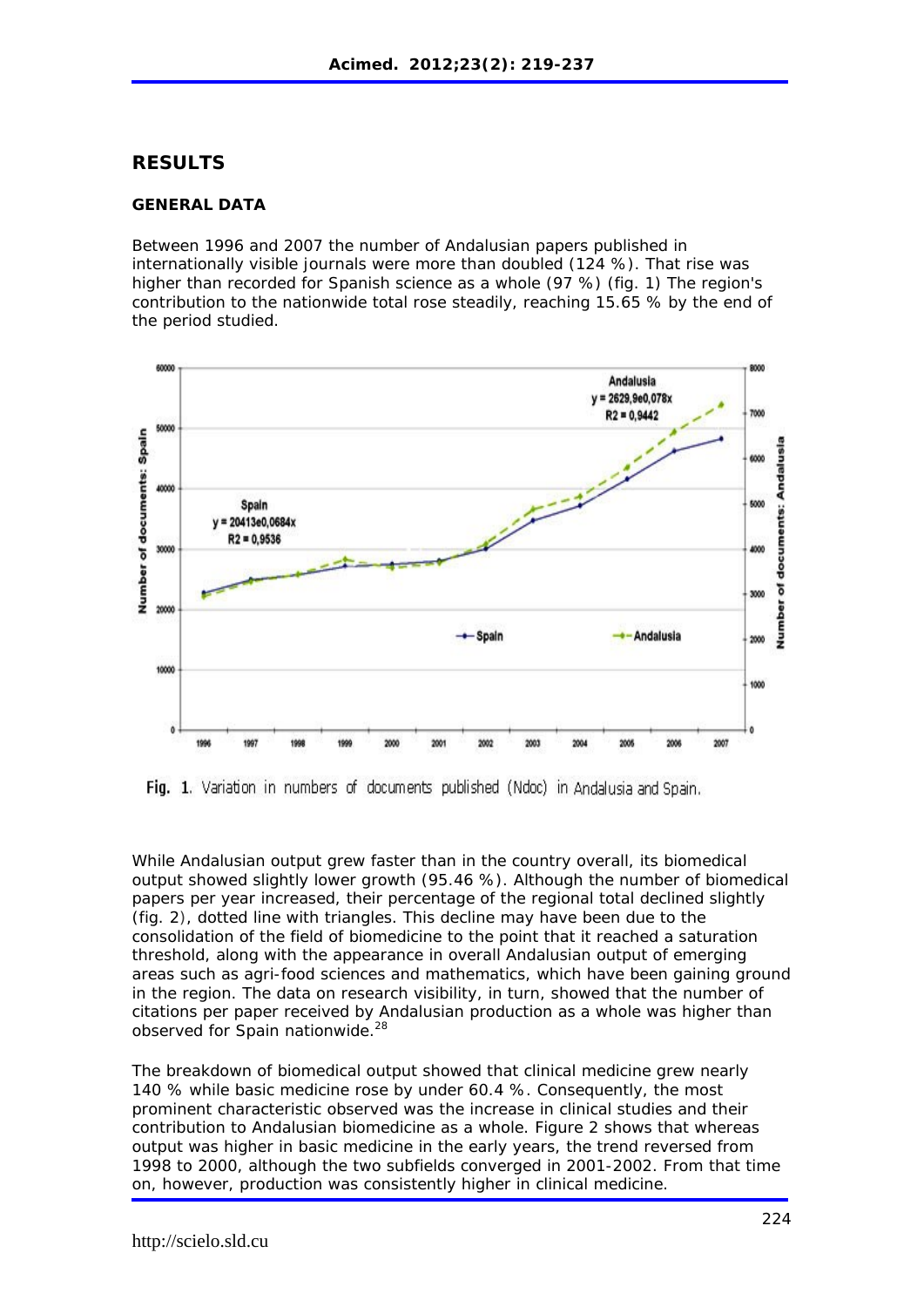

Fig. 2. Biomedical output (Ndoc) and percentage of total Andalusian scientific output (% Ndoc), 1996-2007.

### **TYPE AND LANGUAGE OF DOCUMENT**

This upward trend in clinical output did not carry over to equivalent growth in visibility, primarily because growth was driven by an increase in non-citable documents on clinical medicine, i.e., papers other than research articles, reviews or congress proceedings, which are the types used to measure visibility. Despite the increase in the number of documents in this area, then, since they included noncitable publications, the number of citations did not rise in the same proportion. While primary or citable output accounted for 92 % of the papers in basic medicine, the percentage dipped to 86 % in clinical medicine. This publication pattern translated into a higher percentage of documents cited and consequently a larger number of citations in basic medicine (fig. 3).

The number of papers published in Spanish journals varied widely (fig. 4). Whereas an average 39 % of papers dealing with clinical medicine appeared in national journals, less than 9 % of the articles on basic medicine were published nationally. This would also have impacted citations, especially if the papers were published in English. This finding, while important from the standpoint of information and the possible change in publication habits, should not leave another consequential fact unnoticed: an increasing number of papers were published in domestic journals listed in the major databases. The most significant finding, in any event, was that the number of papers published in the domestic journals listed in the major databases increased in the latter years of the series. Several studies have shown, in addition, that papers published in national journals received less citations when written in a language other than English.<sup>22,29,30</sup>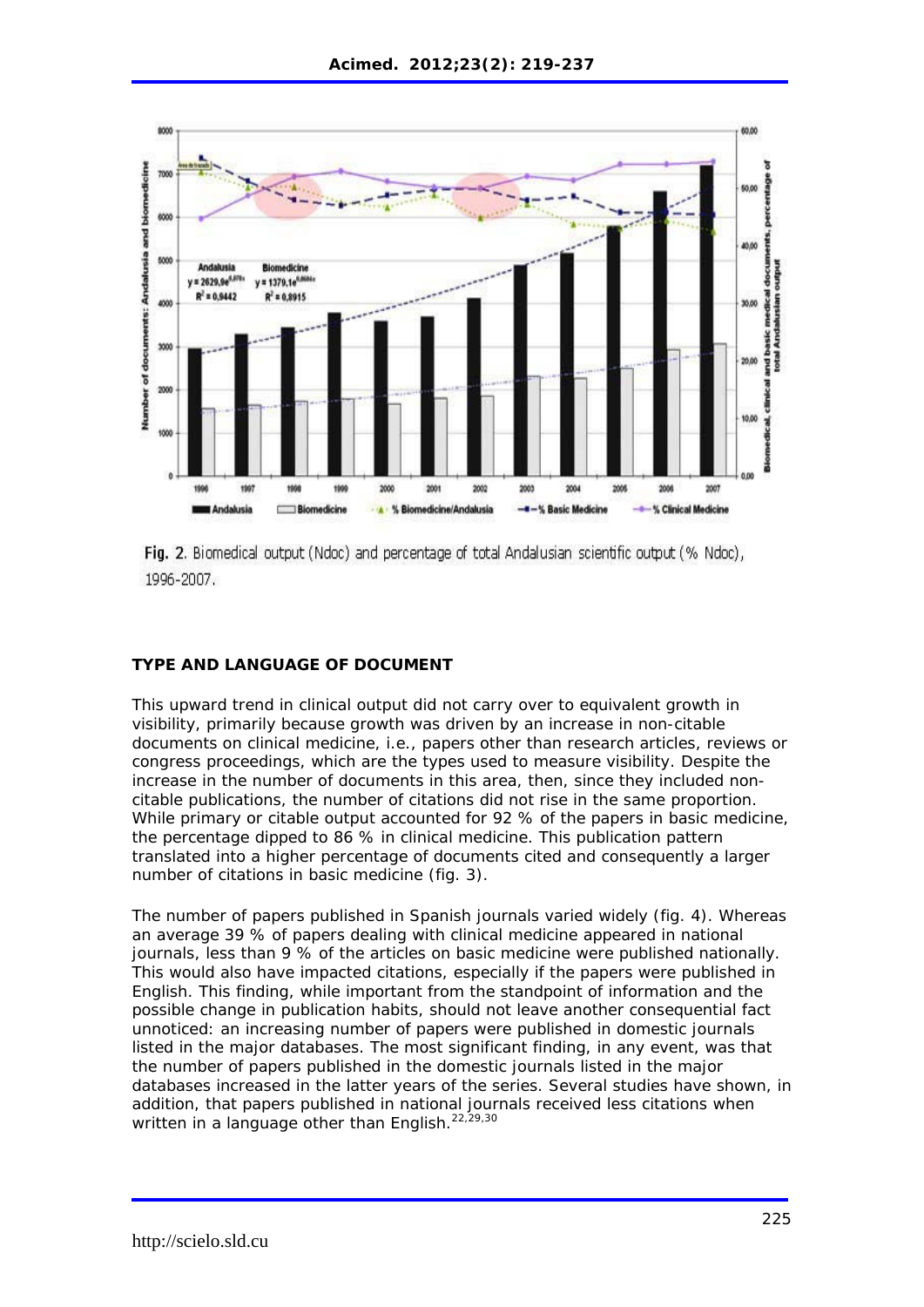

Fig. 3. Citable output (Ndocc) in basic and clinical medicine, 1996-2007.



Fig. 4. Percentage of papers (% Ndoc) published in Spanish journals.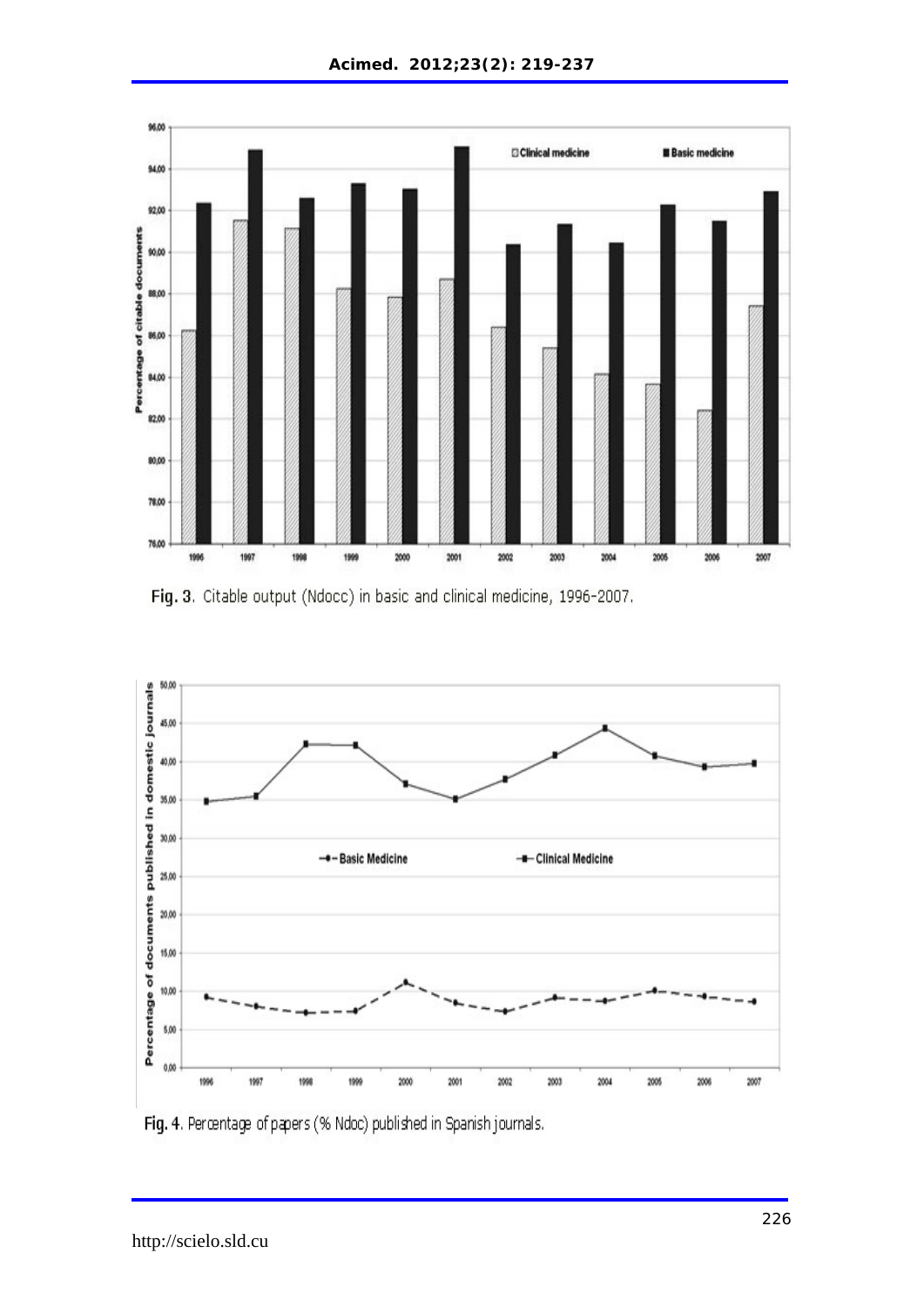### **COLLABORATION PATTERNS**

Collaboration patterns also impact visibility. The data showed that both in Andalusia as a whole and in the two specialities analysed, papers involving national or international collaboration had a higher citation rate than the articles authored by a single institution. Throughout the period, basic medicine accounted for higher percentages of national and international collaboration, while a higher percentage of papers written by a single institution dealt with clinical medicine.

Over the years, partnering tended to rise at the expense of single institution authorship (figures 5 and 6). Nonetheless, collaboration rates were highest for papers authored by Spanish institutions only. This behaviour put downward pressure on the papers co-authored with foreign institutions. A substantial share of basic medical research (59 %) was conducted in collaboration with at least one other Spanish institution, while 38 % of the papers were authored with a foreign institution. Nonetheless, participation with foreign partners also followed an upward trend in clinical medicine throughout the period.



Fig. 5. Types of collaboration in basic medical research production in Andalusia, 2003-2007.

The sub-graph at the bottom right in figures 5 and 6 represents the attractivity index for each type of collaboration (with respect to the total citations per paper for the subfield). Figure 5 shows that in basic medicine, the papers authored by a single institution had a lower average number of citations than the subfield as a whole, while those published with foreign institutions had 20 % more citations than the overall mean in 2003 and over 30 % more in the following three years. The only papers that consistently had more than the mean number of citations recorded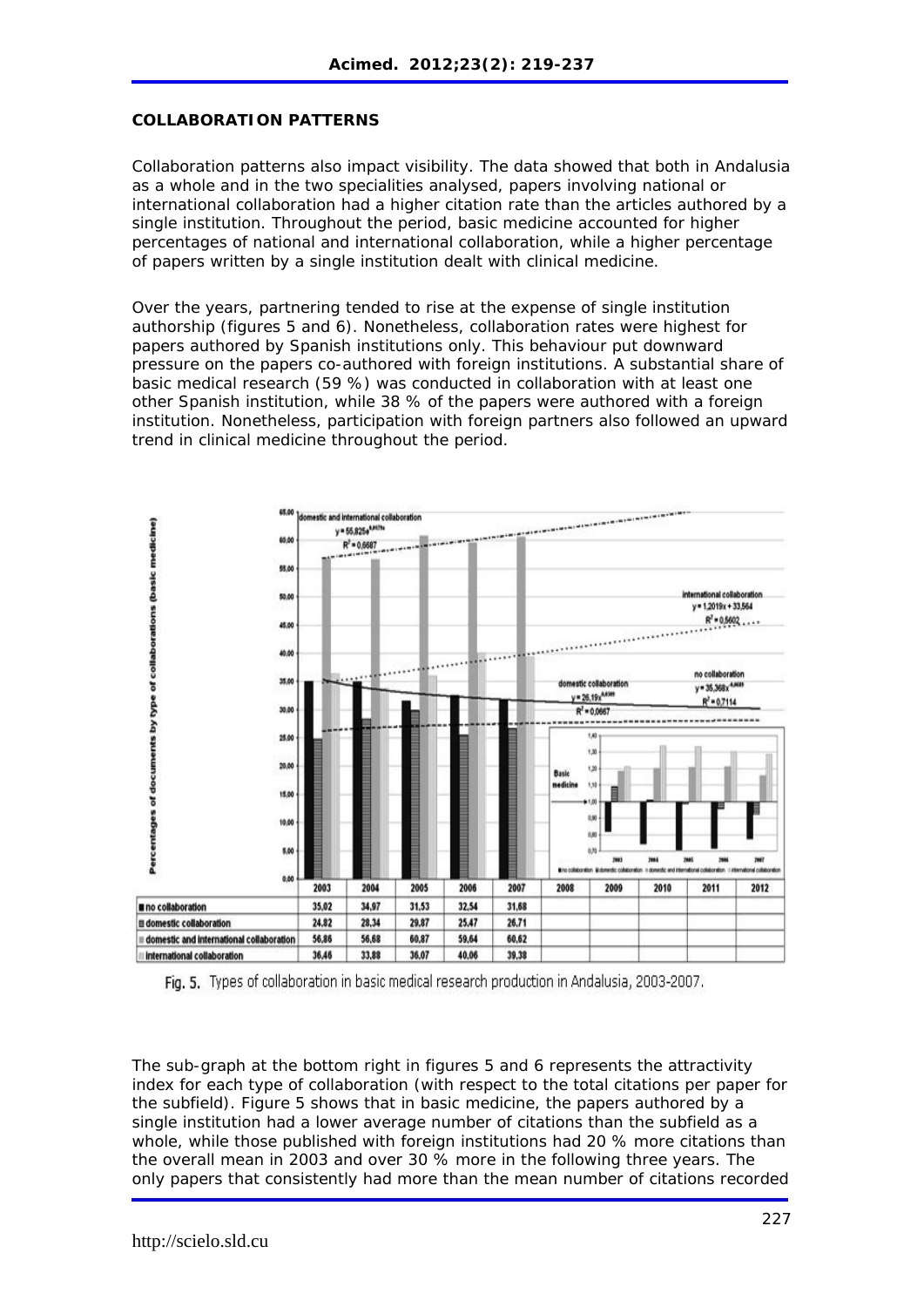for the entire subfield was the papers written by more than one Spanish and at least one foreign institution. The patterns observed for clinical medicine differed slightly, since collaboration involving Spanish institutions only did reach visibility levels higher than the mean for clinical medicine as a whole except in 2007 (sub-graph in figure 6).



Fig. 6. Types of collaboration in Andalusian research production in clinical medicine, 2003-2007.

A detailed analysis of the number of participating countries (fig. 7) showed that international collaboration with a single country accounted for over 40 % of basic medical research output, whereas for clinical medicine the figure was 30 %. This graph corroborates the greater international participation in the former than in the latter, although the papers involving the largest number of participating countries were on clinical research. The number of countries participating in clinical medicine also grew steadily, bringing Andalusian research very close to converging on international publication patterns.

The subgraph in the lower right quadrant in figure 7 shows the citations per paper by number of collaborating countries (VtC) for clinical and basic medicine combined (vertical axis) and the findings for each set of papers authored by X number of countries (from two to ten or over). Basic medicine proved to be more visible when the documents were authored by 2, 3, 6, 7, or 10 or more countries. Finally, while clinical medicine had a larger percentage of papers in which over 10 countries participated, basic medicine had more than the mean number of citations.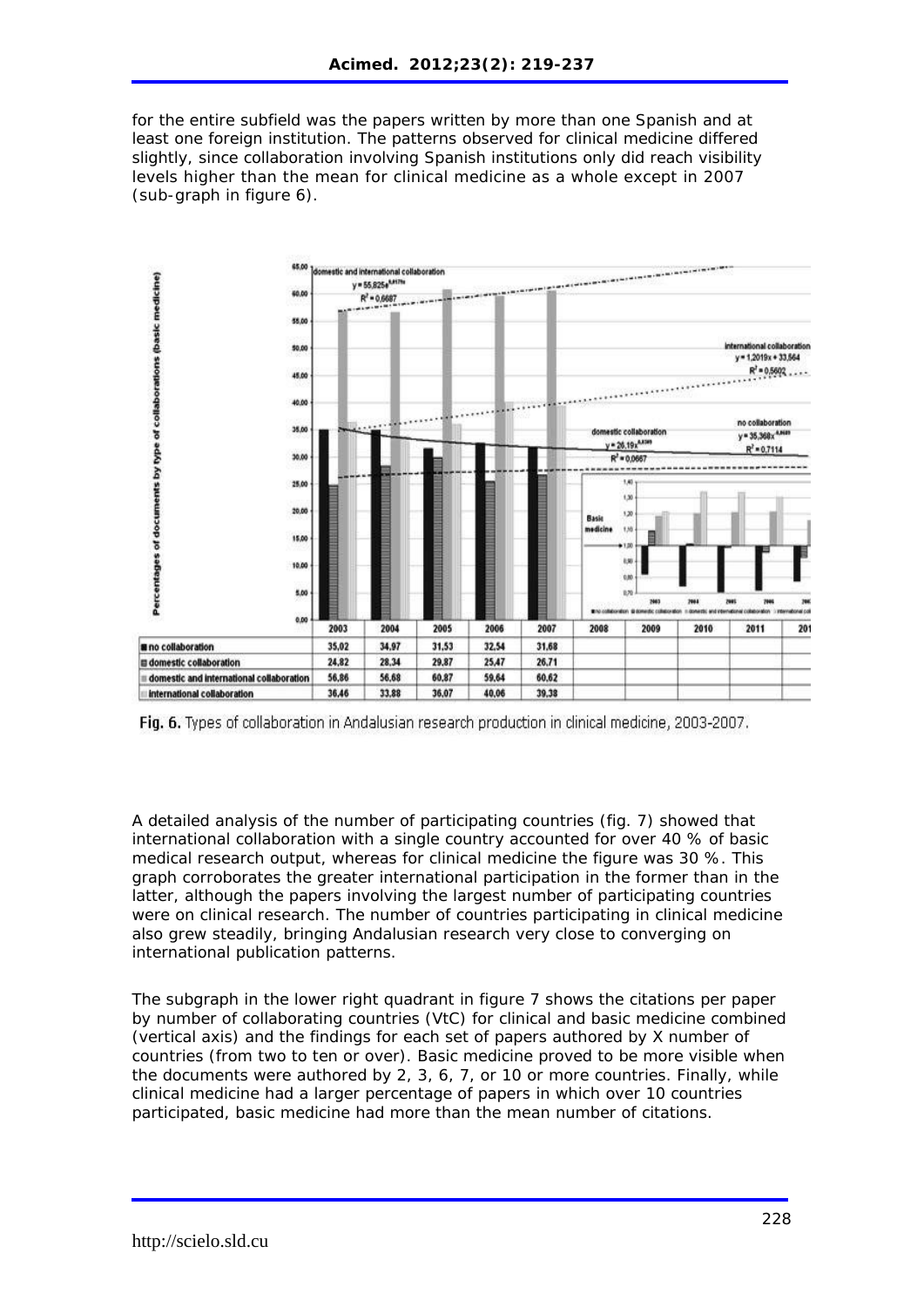

Fig. 7. Percentage of papers involving international colaboration by number of partnering countries in Andalusia as a whole, regional biomedicine and regional clinical and basic medicine and growth rate (GR).

### **SUBJECT SPECIALISATION AND ATTRACTIVITY INDEX**

According to prior studies,  $6-9$  the scientific fields in which Andalusia is more specialised than Spain as a whole are biochemistry, genetics and molecular biology (BGMB) and immunology and microbiology (IM). These authors reported that the region is more highly specialised than the European and world-wide mean in biochemistry, pharmacology and immunology. Specialisation in both biochemistry and pharmacology followed a downward trend world-, Europe- and region-wide, while it rose steadily in immunology, in particular beginning in 2003. While the mean for psychology was not higher in Andalusia than in Europe, this discipline exhibited the steepest rise and proved to be an emerging area across the entire period.<sup>28</sup>

The fields drawing the largest number of citations concurred with the fields where specialisation was greatest, although slight differences were noted. Trends varied across the period, however. While the relative output in immunology declined, the number of citations received rose. The reverse pattern was observed for health, where the rise in output did not carry over to the number of citations. In biology and psychology, however, the raise in the output involved a growth of the number of citations (fig. 8).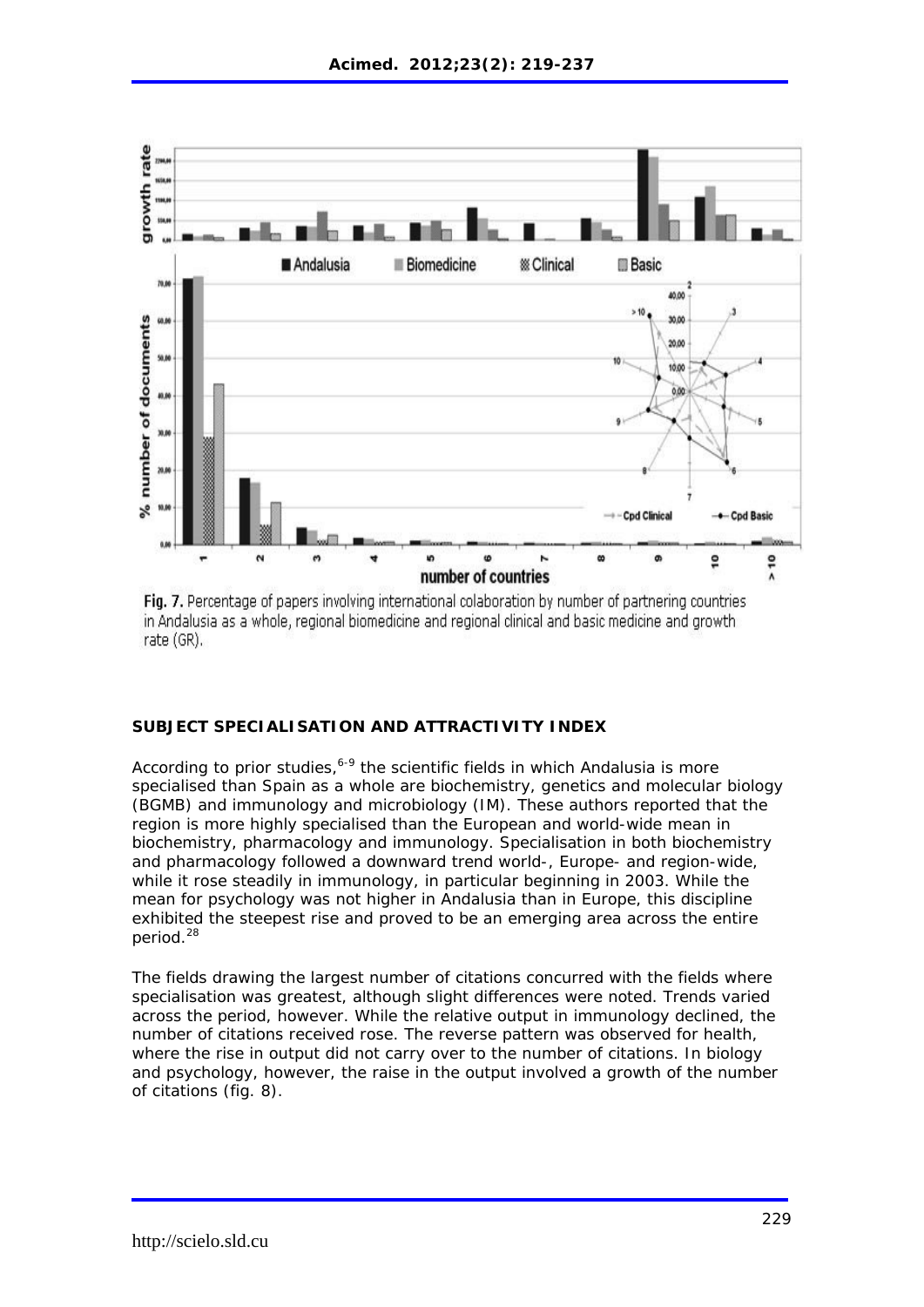

Fig. 8. Position of subject areas in activity (AI) and attractivity (ATTI) indexes compared to world-wide means.

Figure 8 compares each biomedical area to the world mean values. Each bubble represents a subject area and its size is proportional to the number of papers published. Its position on the graph depends on the respective attractivity index values, which are represented on the y-axis, and the specialisation or activity index on the x-axis. The reference axes drawn in black represent the world-wide mean values for each variable. As the graph shows, the areas located in the upper right quadrant have higher values than the world-wide means for both variables, the ones in the lower left quadrant are below the mean in both specialisation and attractivity, the ones in the upper left quadrant have higher than mean attractivity but lower than mean specialisation values and lastly, the ones in the lower right quadrant have lower attractivity but higher specialisation values than the world as a whole. According to the figure, the areas with the highest potential are clearly biochemistry, immunology and pharmacology, located in the upper right quadrant, which contrast in particular with the subjects positioned in the lower left quadrant. Other information of interest with respect to the volume of papers can also be extracted from the figure, however. Publishing a substantial number of papers that outperform the world-wide mean constitutes added value for areas such as biochemistry and medicine compared to the much smaller pharmacology and immunology output. On this measure, the area with greatest international impact is biochemistry.

### **BIOCHEMISTRY, GENETICS AND MOLECULAR BIOLOGY (BGMB)**

This area merits special mention because its indicator values were consistently higher than the world-wide reference values. Spain holds ninth position in the world ranking of knowledge producers by volume in BGMB, accounting for 8 % of Western European and 3 % of world-wide output: i.e., higher than Australia but behind China. Its activity index is slightly higher than the world mean but not so its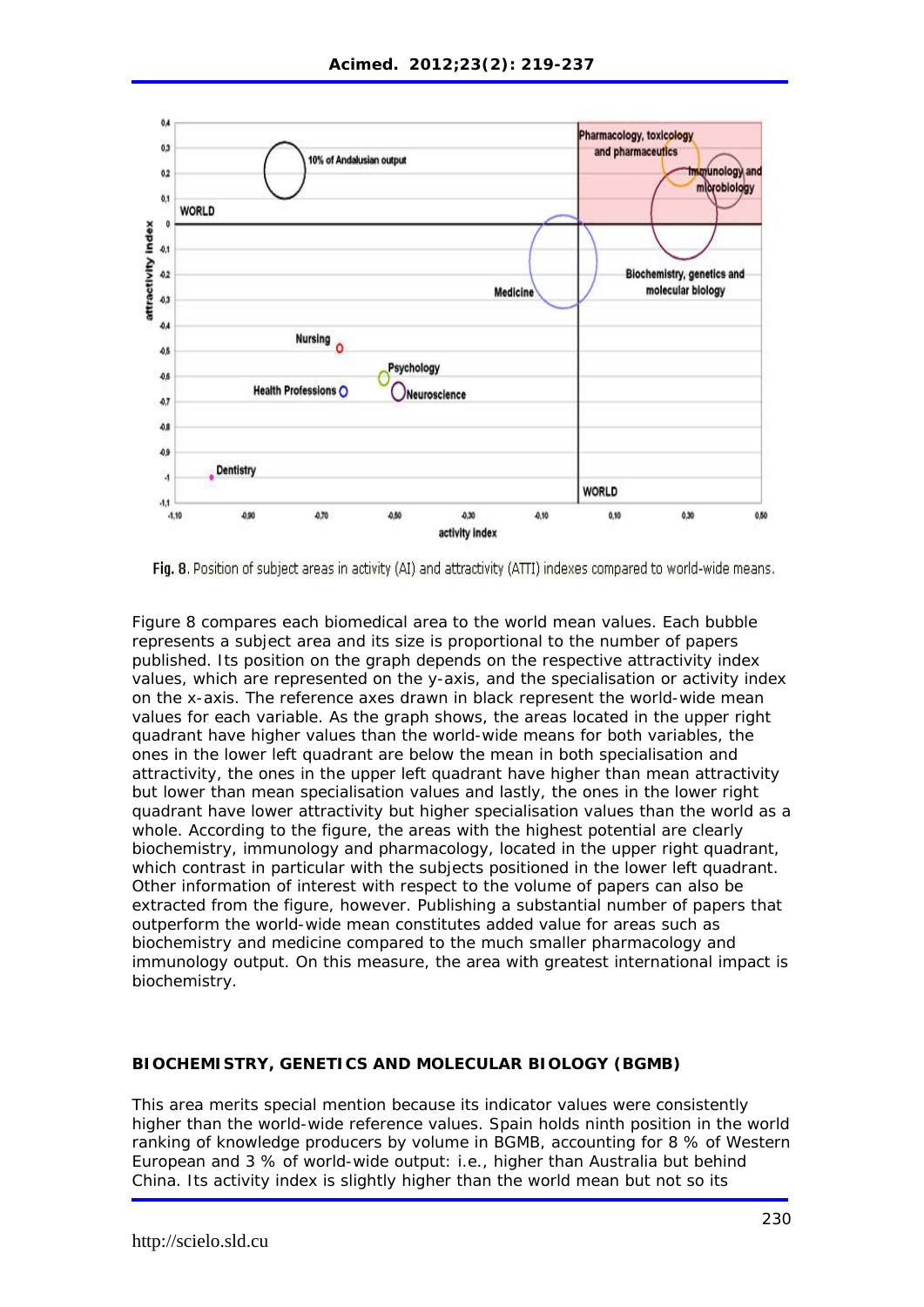attractivity index (fig. 9) or the mean citations per paper. Its position is comparable to the Netherlands', although it stands at a considerable distance from the major producers: United States, Japan, United Kingdom, Germany, France and Canada, all of which are located in the quadrant with the highest international impact. That Denmark, Sweden, Switzerland, Belgium and Israel are in this upper quadrant, they are ranked high despite their relatively scant output. By contrast, so-called emerging countries such as China, Russia, Brazil, Republic of Korea, India and Taiwan are all concentrated in the lower left quadrant.



Fig. 9. Subject area specialisation index (AI) attractivity index (ATTI) and number of papers (Ndoc) in biochemistry, genetics and molecular biology.

In the national ranking, biochemistry accounted for a little over 11 % of output and citations, although its relative contribution declined in both respects across the period. The percentage of Andalusian biochemical research papers cited came to 14 % of the nationwide total, which was comparable to the mean for all Spanish regions, and the area boasted a much higher citation rate than other subject categories.

In the last five years of the series, in Andalusia and Spain, collaboration with other institutions and countries was intense, involving nearly a third of the total output. The result was a higher citation rate than for papers involving no collaboration or Spanish collaboration only. Biochemistry was one of the most internationallyoriented areas, with papers co-authored with 23 countries. Bilateral partnering accounted for over 70 % of output. Of the most productive countries, the major partners of Andalusia were United States, United Kingdom, France, Germany and Italy, collaboration with all of which yielded good results in terms of visibility. With the exception of two years in the series, international partnering was more intense in biochemistry than in Spanish research overall.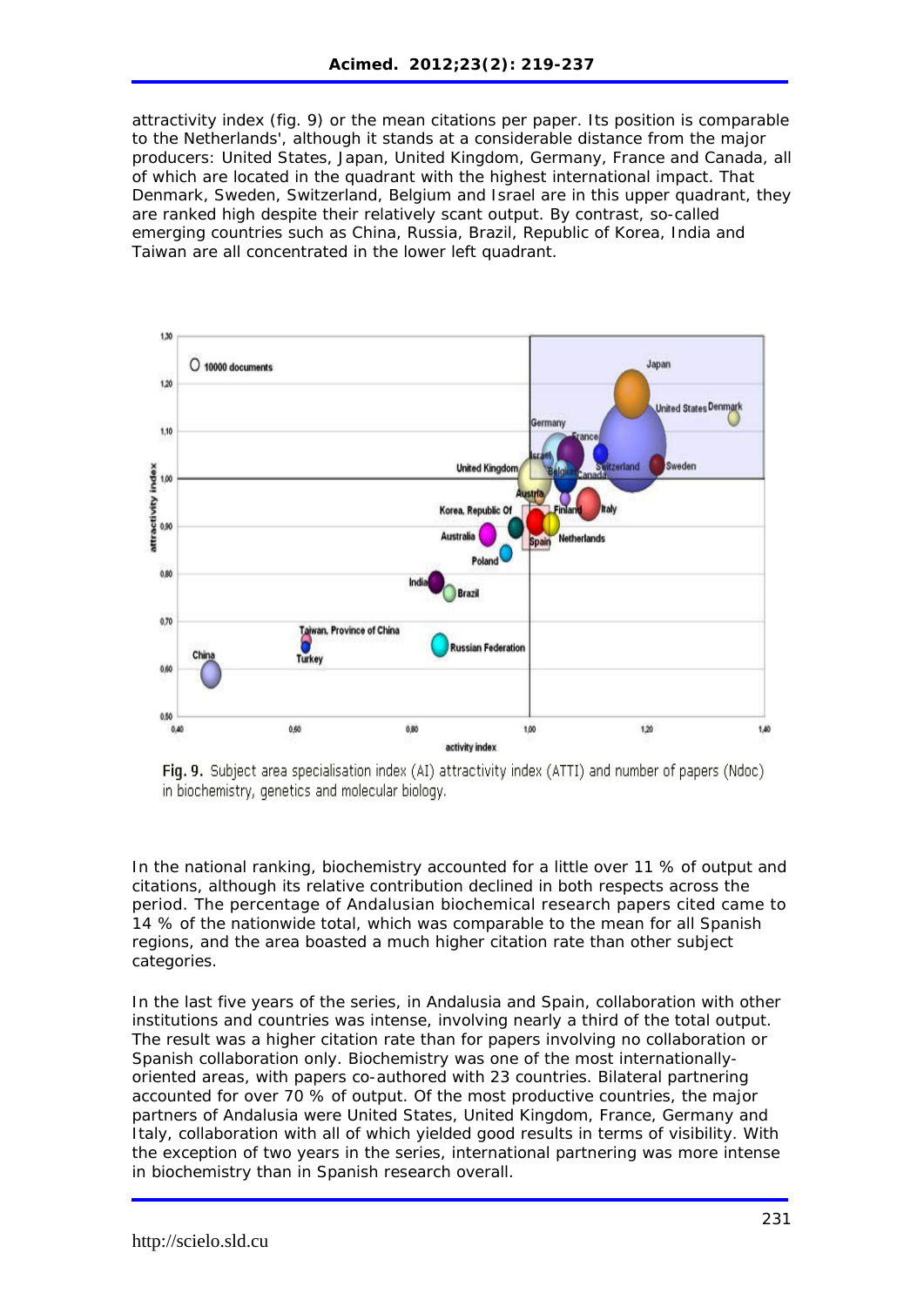Finally, a word is in order on an issue of no minor importance. While collaboration constitutes added value that favours output, internationalisation and consequently visibility for a country or region and is normally attained by intensifying international relations, the results of such collaboration must be calibrated in terms of visibility and impact on the international scientific community. In other words, impact/visibility varies depending on the partner. A recent study on citation flows by type of collaboration and neighbourhood influence concluded that science knows no boundaries. The greater influence of certain countries, regions or institutions over others is due to the existence of a number of immediate environs and the quality or prestige that entails. Influence or the citation rate is greatest in authors' most immediate environs, which need not concur with their national surrounds, and wanes with the enlargement of those environs. The bias introduced by self-citation is maximised in smaller circles. Since the greatest domestically-oriented bias appears in small and developing countries, boundaries should be avoided when establishing relationships.<sup>31</sup> On other hand, assuming that impact (citations per paper) reflects the use made by researchers of previously generated knowledge, the evidence shows that the major producers use the knowledge generated by their own or neighboring countries. This would explain why impact is so highly concentrated in the most productive regions. One of the implications is that research institutions or country reputation is influenced by their geography, and such prestige is often unattainable for institutions/countries in less productive or less advanced regions or countries. Put another way, a research institution's neighborhood may be limited by its global scientific reputation, unless it can reach beyond its neighborhood through inter-regional alliances with reputed institutions from highly productive regions.<sup>32</sup> Therefore, the position of these small, highly visible countries may be explained by factors such as size, international collaboration rate, area specialization and the industrial status or stage of emergence of transition economies, while the position of large countries is affected by the environs and the cumulative repute of their institutions.<sup>33</sup>

By way of example, the heliocentric network of Andalusia's international collaboration in biochemistry, genetics and molecular biology is shown in figure 10 to gain insight into the effects of collaboration.

The map shows, interestingly, that while international collaboration enhanced visibility, not all countries were equally effective in this regard. The three concentric circles define visibility with respect to the mean citation values for each type of collaboration. Note that in this subject area, the mean citation values for domestic and international collaboration (solid and dashed black lines) are very close. The countries positioned in the vicinity have the highest citation rates and are consequently the most valuable partners. As in the preceding graphs, here volume is also a factor to be borne in mind. Output with France, Germany, United Kingdom, Italy and United States was much more visible than with Australia, Finland, Israel, Pakistan or Sudan, even though these latter countries are closer to the centre. Collaboration with Brazil, Russian Federation and China, in turn, afforded the least visibility, which is why these countries are outliers, with values even lower than for papers involving no collaboration.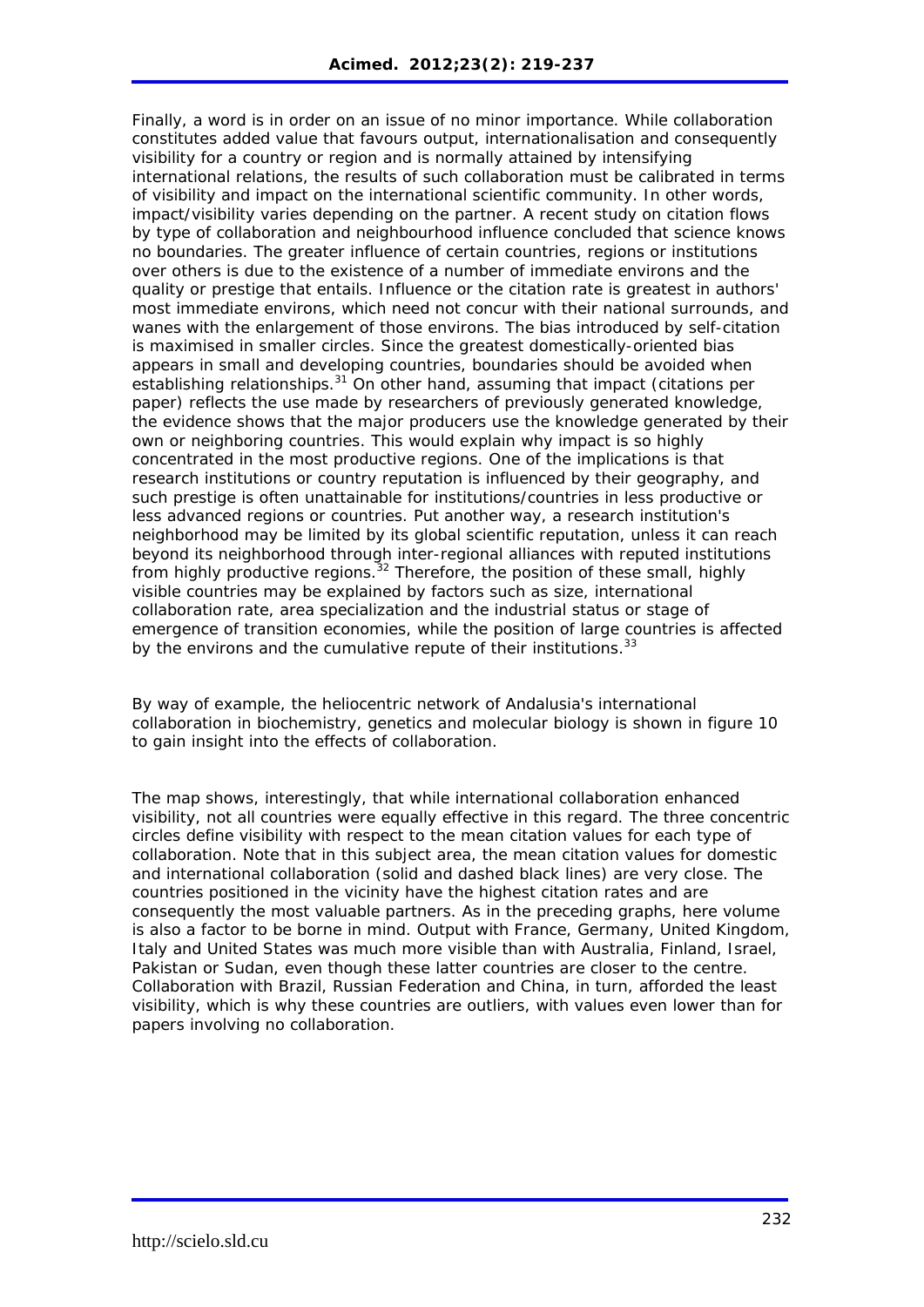

Fig. 10. Collaborating countries (81) - biochemistry, genetics and molecular biology.

# **DISCUSSION**

The findings, given in the form of indicators and graphics, compare the status of Andalusian scientific output and citations in biomedicine in 1996-2007, as recorded in the Scopus database, to nation- and world-wide data.

The results drawn from the bibliometric indicators on biomedical output in Andalusia show an upward trend, with growth of over 91 %. Over 50 % of the output was in clinical medicine, whose growth doubled the basic medicine figure. Nonetheless, more citable papers (articles, reviews and conference procceedings) were published on basic than clinical medicine, and the number of citations received by the former was also larger. The higher citation rate in basic medicine may also be explained by the fact that fewer of these papers were published in less cited domestic journals. Publication patterns would consequently appear to affect research visibility.

The findings on scientific output and research visibility in Andalusian biomedicine presented here must be viewed in conjunction with other types of indicators to be properly interpreted. The assessment of scientific activity must necessarily be "polyhedral" $2^{2,34}$  to obtain a meaningful overview. That means that bibliometric information, while providing very significant insight into scientific activity, is not the only criterion. It must be studied in conjunction with expert review as well as an assessment of the economic impact or translation of research findings to science, technology and society at large. The results can only be correctly interpreted when account is taken of the organisation of the research system and structure of the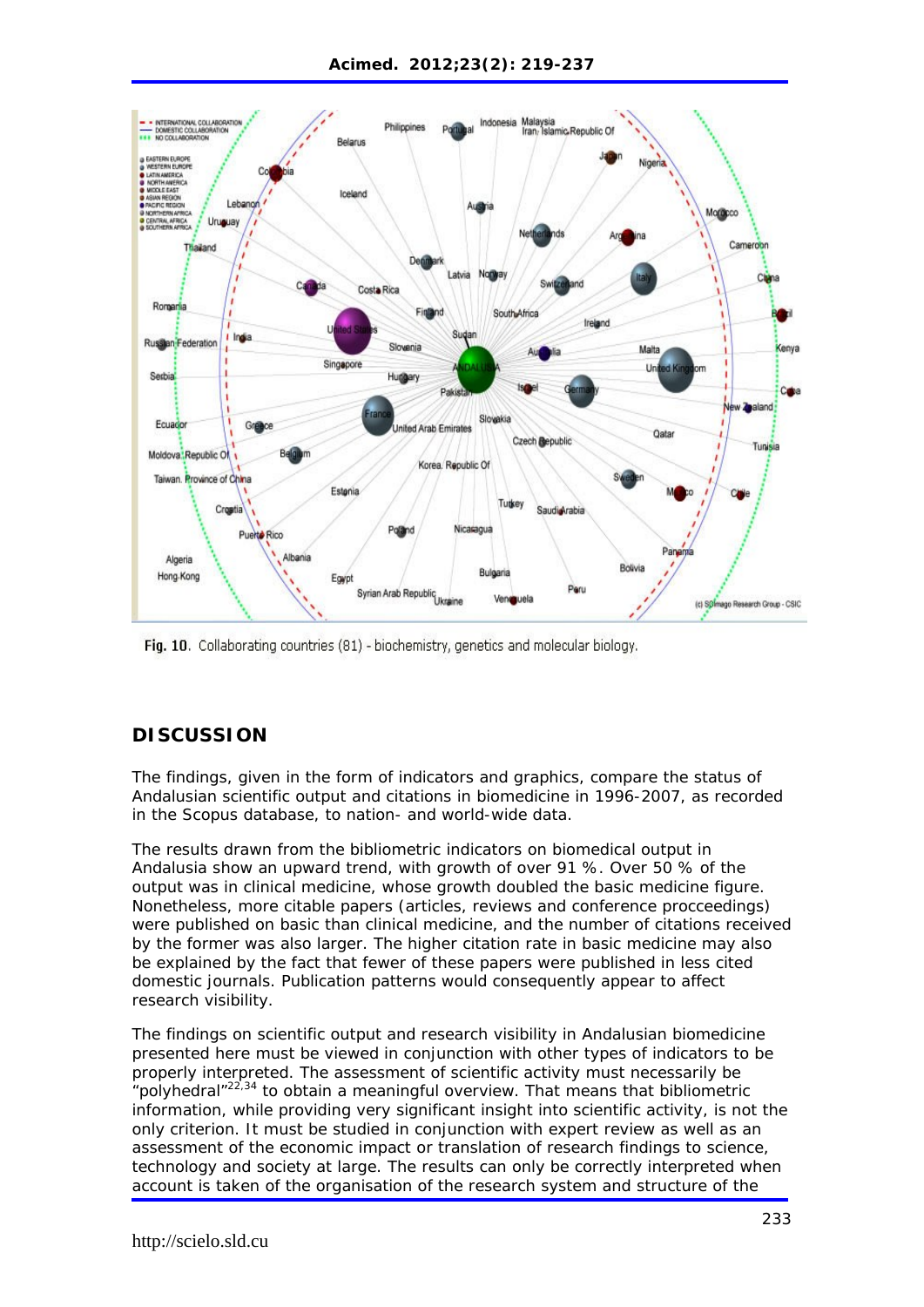academic system to which they refer. Moreover, the results of any bibliometric study depend on the tools, indicators and methodologies used. The focus cannot be confined to what is being measured, but must be enlarged to encompass the universe in which it lies and the aspects of research performance reflected.

The present paper drew from the Scopus database. This is instrumental to interpreting the results and drawing conclusions. The use of Scopus meant that for the first time, a more comprehensive study could be conducted of Andalusian biomedical research, including a very significant part of the scientific output that had been excluded to date in other studies. Likewise for the first time, a more comparison can be drawn with other countries and the world as a whole.

In this context, the huge increase in the number of sources impacted the citation rate, favourably for some countries but in a negative manner for other in which the denominator (number of papers) grew faster than the numerator (number of citations received) in some regions as it is the case in our region of study. Prior analyses relating to publishers' countries and languages of publication showed that many of the journals recently included in Scopus tend to be domestically oriented. An analysis conducted on oncological journals, for instance, revealed that the periodicals listed exclusively in Scopus tended to have lower impact factors than the ones in the WoS, while the journals included in both databases had a higher mean citation rate in Scopus.18 However, the countries, regions, institutions and even individual authors whose total number of papers published was larger in Scopus, saw their citation ranking decline.  $35,36$  As a result, the citation rates of countries that publish primarily in English have barely been affected by the enlargement. A number of papers have provided empirical evidence of the bias that language introduces in the use of WoS-based citation analyses, proving that articles published in other languages have much lower impact factors than papers published in English.<sup>29,30</sup>

To confirm whether the difference in citations received by biomedical papers produced in Andalusia, as observed in the present study, was due to the language in which they were published, subsequent research is planned to track the papers published in English and Spanish in domestic biomedical journals. In addition, the citation rates in domestically- and internationally-oriented journals, i.e., the ones in both Thomson and Scopus and the ones in Scopus only, will be compared to assess the long-term effects of international accessibility of the former. While the inclusion of such journals may induce a short-term decline in institutions', regions' or countries' citation rates, in the longer run it may entail higher visibility not only for the papers and journals involved, but for research as a whole.

Given the international and multidisciplinary nature of biomedicine, partnerships play a very important role both in output and in research visibility and impact. Consequently, information on collaboration patterns and their variation in terms of output and citation should be considered when designing collaboration strategies to improve research visibility, as well as when drafting cooperation and human resource mobility plans and programmes at whatever level (such as scholarships, grants or visiting scholar programmes). Since international collaboration has consistently proven to enhance the number of citations per paper, the characterisation of relationships and alliances with foreign partners is a highly significant issue for managers and decision-makers.<sup>37</sup> The ability to position each country in terms of output and effective impact makes heliocentric mapping of international collaboration networks a useful supplementary analysis and decisionmaking tool. This graphic can be used for both static and dynamic descriptions of an institution, region, country or field of science. An analysis of the variations in these relationships will provide insight into their stability, expandability and visibility, enabling anyone concerned to monitor joint projects and strategic alliances, among others.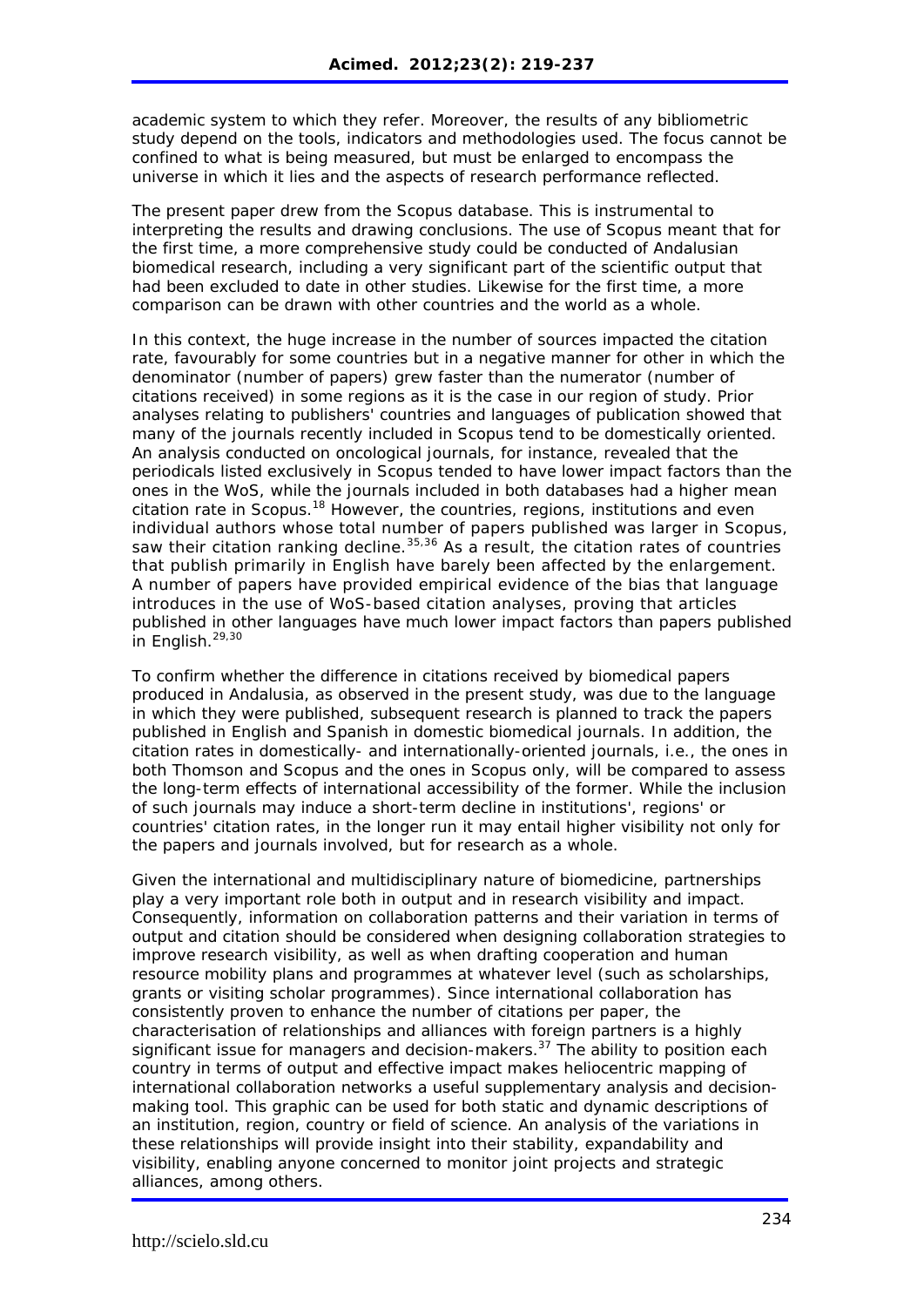### **Acknowledgements**

The present study was funded by the Spanish National Research Council (CSIC) in the framework of the project entitled "Generation of scientometric tools for the analysis of scientific collaboration" (CISC intramural project 200810I210). The authors wish to thank reviewers for their helpful comments on an earlier draft of this paper.

## **BIBLIOGRAFIC REFERENCES**

1. Sanz-Menéndez L, Cruz-Castro L. The Increasing Involvement of Spanish Regional Governments on Science Policy: Demand-Driven Explanations versus Diffusion Models. Durban, South Africa: International Sociological Association Conference; 2006:23-9.

2. Moed HF. Citation Analysis in Research Evaluation*.* Dordrecht (the Netherlands): Springer: 2005.

3. Bormann L, Schier H, Marx W, Daniel H. What factors determine citation counts of publications in chemistry besides their quality? J Informetr. 2012;6:11-8.

4. Bar-Ilan J, Levene M, Lin L. Some measures for comparing citation databases. J Informetr. 2007;1(1):26-34.

5. Bar-Ilan J. Which h-index? - A comparison of WoS, Scopus and Google Scholar. Scientometrics. 2008;74(2):257-71.

6. Moya-Anegón F, Solís-Cabrera FM, Chinchilla-Rodríguez Z. Indicadores Científicos de Andalucía (ISI, Web of Science. 1998-2001)*.* Granada: Programa de Divulgación Científica de Andalucía. Parque de las Ciencias. Secretaría General de Universidades. Junta de Andalucía, 2003.

7. Moya-Anegón F, Solís-Cabrera FM, Carretero-Guerra R, Chinchilla-Rodríguez Z. Indicadores científicos de la producción andaluza en biomedicina y ciencias de la salud (ISI, Web of Science, 1990-2002)*.* Sevilla: Consejería de Salud. Junta de Andalucía; 2004.

8. Moya-Anegón F, Solís-Cabrera F, Muñoz-Fernández FJ, Chinchilla-Rodríguez Z, Corera-Álvarez E, Herrero-Solana V, et al. Indicadores científicos de Andalucía: ISI, Web of Science, 2002. Granada: Consejería de Innovación, Ciencia y Empresa; 2005.

9. Moya-Anegón F, Carretero-Guerra R, Sánchez-Malo F, Solís-Cabrera FM, Muñoz-Fernández FJ, Chinchilla-Rodríguez Z, et al. Indicadores científicos de la producción andaluza en biomedicina y ciencias de la salud. (ISI, Web of Science 2003-2004)*.*  Sevilla: Junta de Andalucía, Consejería de Salud; 2006.

10. Moya-Anegón F, Solís-Cabrera FM, Corera-Álvarez E, Chinchilla-Rodríguez, Z, Gómez-Crisóstomo R, González-Molina A, Vargas-Quesada B. Indicadores Bibliométricos de la Producción Científica de Andalucía: 2003-2005. Sevilla: Junta de Andalucía; 2008.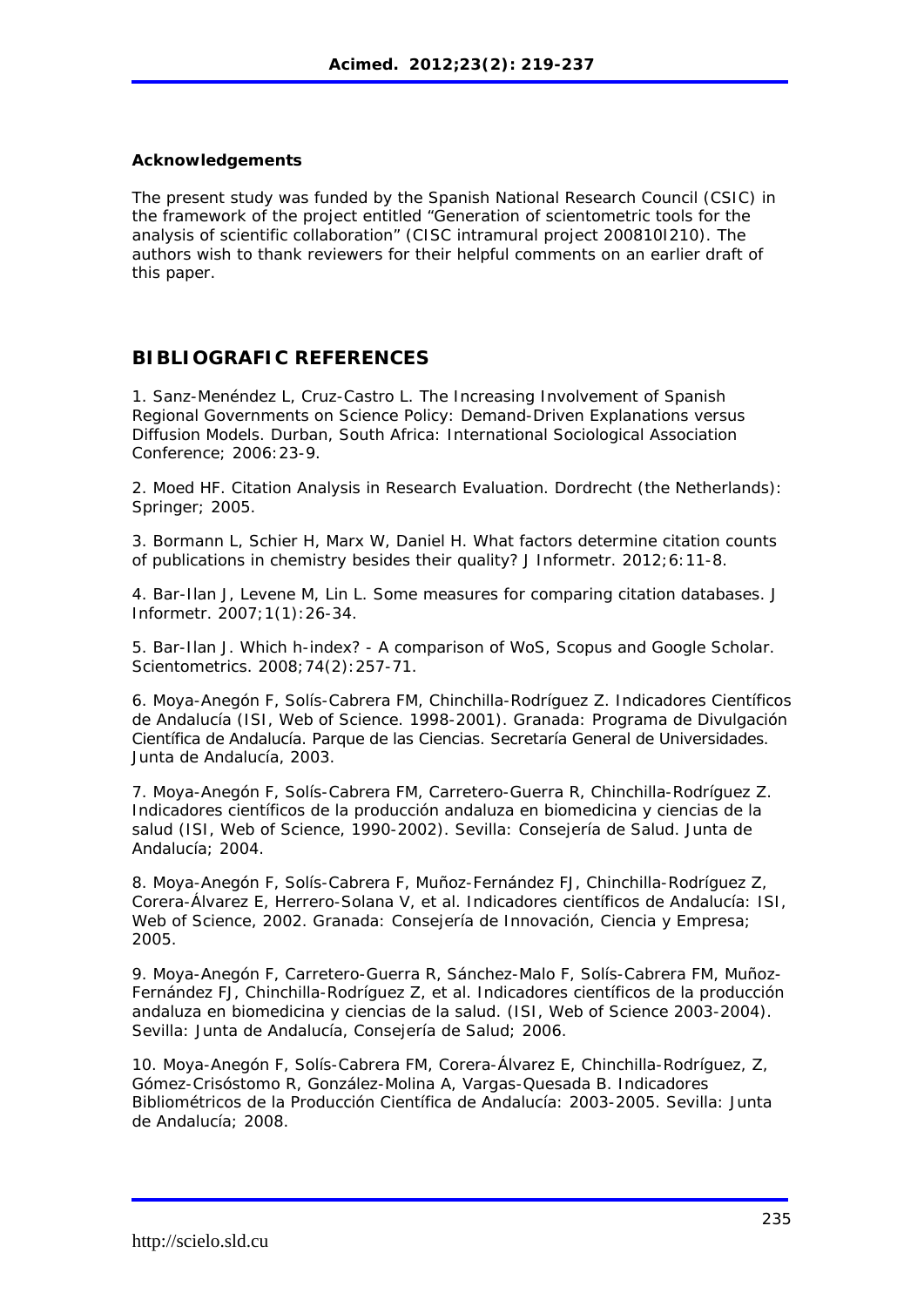11. Zhao D, Strotmann A. Intellectual structure of stem cell research: a comprehensive author co-citation analysis of a highly collaborative and multidisciplinary field. Scientometrics. 2011;87(1):115-31.

12. González-Pereira B, Guerrero-Bote VP, Moya-Anegón F. A new approach to the metric of journals'scientific prestige: The SJR indicator. J Informetr. 2011;4(3):379-91.

13. MacRoberts MH, MacRoberts BR. Problems of citation analysis. Scientometrics. 1996;36(3):435-44.

14. Seglen PO. Why the impact factor of journals should not be used for evaluating research. Brit Med J. 1997;314(7079):498502.

15. Braun T, Glänzel W, Schubert A. World flash on basic research The newest version of the facts and figures on publication output and relative citation impact of 100 countries 19811985. Scientometrics. 1988;13:181-8.

16. Van Raan AFJ. Measuring Science. In: Moed HF, Glänzel W, Schmoch U, editors. Handbook of quantitative science and technology research. The use of publication and patent statistics in studies of S&T systems. Dordrecht (the Netherlands): Kluwer Academic Publishers; 2004. p. 1950.

17. Grupo SCImago. SCImago journal & country rank: un nuevo portal, dos nuevos rankings. El profesional de la información. 2007;16(6):645-6.

18. López-Illescas C, Moya-Anegón F, Moed HF. Coverage and citation impact of oncological journals in the Web of Science and Scopus. J Informetr. 2008;2(4):304-16.

19. Moya-Anegón F, Chinchilla-Rodríguez Z, Benavent-Pérez M, Corera-Álvarez E, González-Molina A, Vargas-Quesada B. Indicadores Bibliométricos de la Actividad Científica Española: 2008*.* Madrid: Fundación Española para la Ciencia y la Tecnología; 2011.

20. Moya-Anegón F, Chinchilla-Rodríguez Z, Vargas-Quesada B, Corera-Álvarez E, Muñoz-Fernández FJ, González-Molina A. Coverage analysis of Scopus: A journal metric approach. Scientometrics. 2007;73(1):53-78.

21. Schubert A, Braun T. Relative indicators and relational charts for comparative assessment of publication output and citation impact. Scientometrics. 1986;9(5-6): 281-91.

22. Chinchilla-Rodríguez Z. Análisis del dominio científico español: 1995-2002. ISI, Web of Science [PhD Dissertation]. Granada: Universidad de Granada; 2005.

23. Chinchilla-Rodríguez Z, Vargas-Quesada B, Hassan-Montero Y, González-Molina A, Moya-Anegón F. New approach to the visualization of international scientific collaboration. Information Visualization. 2010;9(4):277-87.

24. Chinchilla-Rodríguez Z, Moya-Anegón F, Vargas-Quesada B, Corera-Álvarez E, Hassan-Montero Y. Inter-institutional scientific collaboration: an approach from social network analysis. Mexico D. F.: Paper presented at Prime Europe-Latin American Conference on Science and Innovation Policy; 2008.

25. Kamada T, Kawai S. An algorithm for drawing general undirected graphs. Information Processing Letters. 1989;31(1):7-15.

26. Vargas-Quesada B, Moya-Anegón F. Visualizing the structure of science. Berlin: Springer-Verlag; 2007.